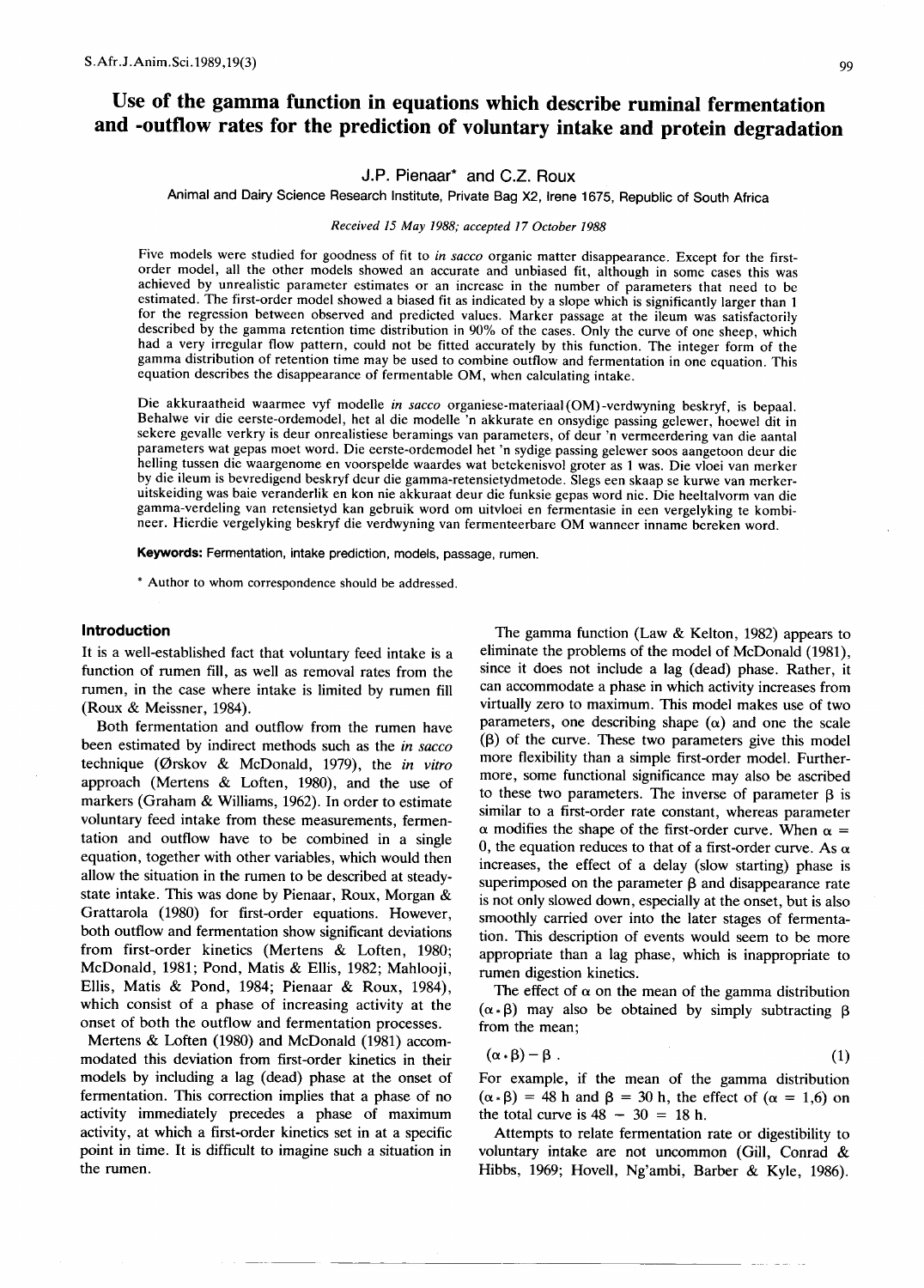However, since the relationships between these factors and intake are not linear, and are influenced by many other factors (Pienaar *et al.,* 1980), it would seem logical to incorporate these relevant factors into a single equation which describes intake in terms of rumen digestion kinetics. By doing so, the numerical relationship of these factors to voluntary intake may be established under field conditions. This has been done for cases where outflow and fermentation were described in terms of first-order equations (Pienaar *et al.,* 1980). However, since neither outflow nor fermentation was adequately described by first-order equations, the data were re-examined in terms of the intake equation derived in this paper.

In this study, the gamma function is fitted to both *in sacco* OM disappearance (fermentation) and faecal marker excretion (passage), and the goodness of fit is demonstrated. Other functions, often used to describe fermentation, are compared to the gamma function in terms of accuracy of fit. General equations for intake and protein degradation are also constructed from equations where outflow and fermentation are described in terms of gamma probability distributions.

#### **Materials and Methods**

#### Animals and diets

#### *Fermentation study*

The animals used in the fermentation studies were six mature, rumen-cannulated sheep fed two roughage diets. These diets consisted of either ground lucerne hay or ground maize-cob leaves, supplemented with micro and macro minerals, some molasses, urea and fish-meal, so as to exceed the minimum mineral and protein requirements for maintenance (NRC, 1975). The animals were accustomed to being housed individually in metabolism crates and to automatic feeders set to deliver six aliquots of feed, one every 4 h.

## *Marker passage study*

The animals used in the marker passage study were 12 mature sheep, fitted with rumen and simple ileal cannulae. Although the same diets were used as in the fermentation studies, these were fed either in a chopped or finely ground form (Pienaar & Roux, 1984).

#### Experimental procedures

#### In sacco *technique*

The method described by Cronje (1983), using defined aperture polyester material with a pore size of 53  $\mu$ m, was used. Bags were removed after 3,6,9, 12,24,48 and 72 h of incubation. Samples of each diet that was fed during the fermentation studies were incubated simultaneously in three sheep and were repeated over two periods (Mehrez & 0rskov, 1977).

### *Procedure for marking solid particles*

The protocol previously described by Pienaar & Roux (1984), was used. Samples of each diet were labelled with the  $(^{51}Cr)$ -mordant, and were mixed into the rumen digesta of each sheep. Spot samples were collected through the ileal cannulae at short intervals.

#### **Calculations**

#### *Calculation of fermentation parameters*

Fermentation rate was described by each of five models. The first two models may be seen as first-order; one describing fermentation up to 24 h and the other, up to 48 h:

$$
y = ae^{-kt} \tag{2}
$$

where y represents the mass of fermentable OM in the bag, *a* the mass at onset of fermentation, *k* the first-order rate constant and *t* denotes time.

The third model (equation 3; McDonald, 1981), also based on a first-order approach with rate constant  $c$  and a fraction *h'* that will ferment in time, includes a rapidly soluble fraction *a* or *a'* as well as a lag time,  $t_0$ . The percentage (p) fermented at time t is represented by:

$$
p_1 = a \text{ for } t \le t_0
$$
  
\n
$$
p_2 = a' + b' (1 - e^{-ct}), \text{ for } t > t_0.
$$
\n(3)

The fourth, or heterogeneous rate constant model (Mahlooji *et al.,* 1984), may be described as a momentgenerating function of a gamma distribution with  $\alpha$  and  $\beta$ as spread parameters, and where D denotes the digestible fraction,  $\tau$  the time delay, and *t* the time:

$$
F(t) = D \text{ for } 0 \le t < \tau \text{ and}
$$
  
 
$$
F(t) = D [1 + \beta (t - \tau)]^{-\alpha} \text{ for } t \ge \tau.
$$
 (4)

The fifth model we propose to call the gamma retention time model. In contrast to previous descriptions, we postulate that the disappearance of potentially fermentable OM may be described by a gamma probability distribution (equation 5). In statistical terms, the retention time of potentially fermentable OM follows a gamma distribution. This method was preferred to the method of Mertens & Loften (1980) as well as to that of McDonald (1981), since it includes a time of increasing activity (called a delay phase), instead of the lag (dead) phase used by the others. In mathematical terms, the model may be stated as:

$$
\Delta y \propto t^{\alpha - 1} e^{-t/\beta}, \qquad (5)
$$

where  $\Delta y$  = mass of OM fermented in an infinitesimal interval of time at time  $=$  t.

The method used to calculate the two parameters of the gamma distribution, *viz.*  $\alpha$  (shape parameter) and  $\beta$ (scale parameter), is based on calculating mean retention time (MRT, Graham & Williams, 1962) as well as mean retention in log time,  $ln(t)$ , by using Table 5.11 of Law & Kelton (1982).

Goodness of fit of all the functions used to describe fermentation was tested by comparing predicted values calculated from estimates of the parameters of the function studied, with actual values observed in the nylon bags. For example, the cumulative distribution of the gamma function was calculated from estimates of the two parameters,  $\alpha$  and  $\beta$ , and was compared to the actual values (mass of fermentable OM in bag).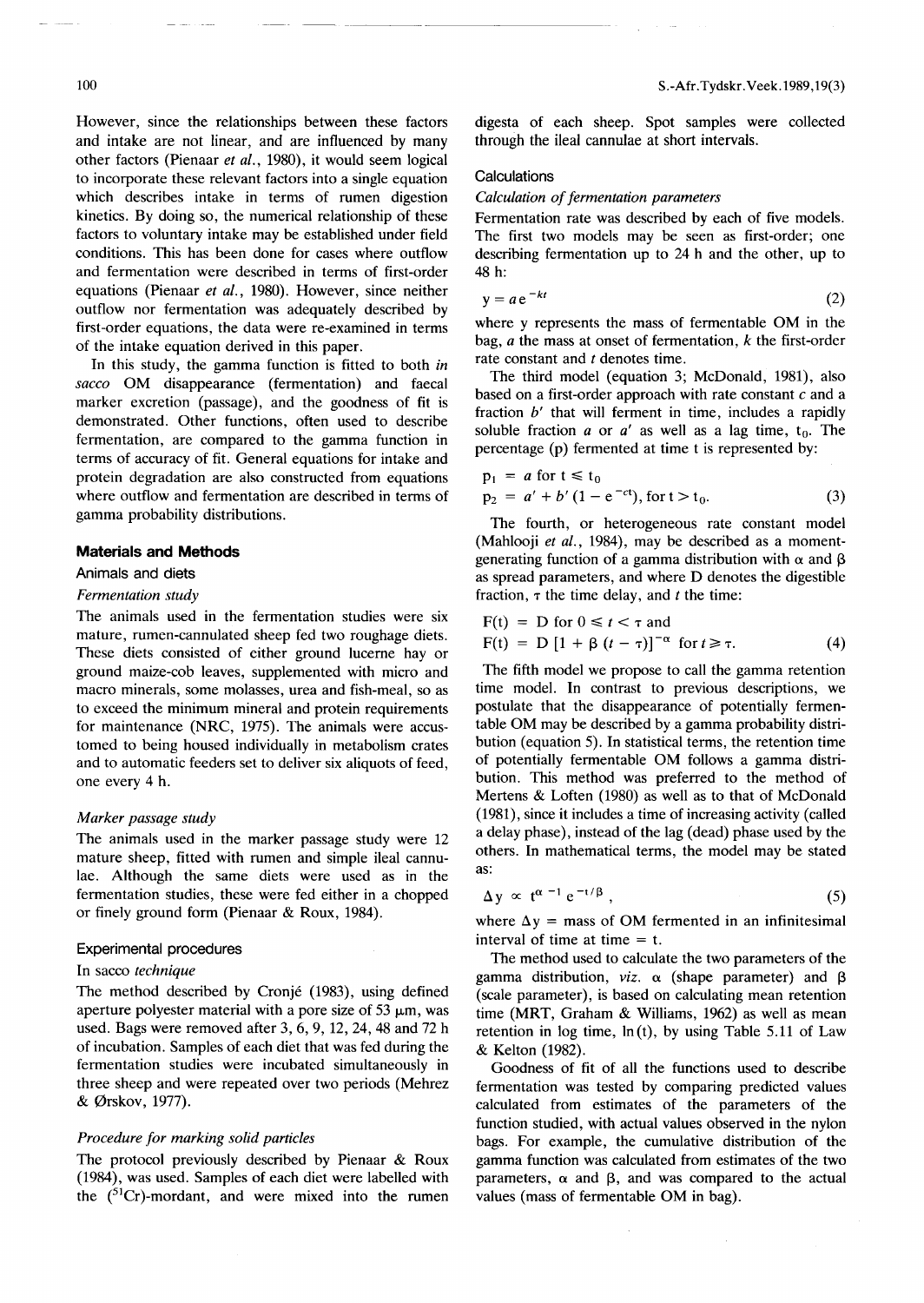Goodness of fit was assessed from an evaluation of the slope (a) and intercept (b) parameters obtained from a linear regression of predicted values against actual observations, where values of  $a = 1$  and  $b = 0$ , together with high coefficient of association  $(r^2)$  values, suggest that the model may indeed accurately reflect reality. This approach also allows a number of graphs to be combined, thereby increasing the statistical accuracy of the determination.

#### *Calculation of marker passage parameters*

Goodness of fit of the gamma mean retention time model to marker passage at the ileum was also studied. It was postulated that the time of appearance of labelled particles at the ileum (or abomasum) follows a gamma probability distribution. Similar to the fermentation model, the cumulative distribution of the gamma function was calculated from the two parameters,  $\alpha$  and  $\beta$ . These derived data were compared to actual values of marker passage obtained at the ileum. The method used to calculate marker passage at the ileum has been described by Pienaar & Roux (1984), and is known as the ileal appearance method. In short, it comprises the calculation of marker passage from a single injection of marker into the rumen, where spot samples of digesta were taken at fixed time intervals, rather than total collection of digesta. This method has been previously validated for use under steady-state conditions (Pienaar & Roux, 1984). The method preferred to calculate the two parameters,  $\alpha$  and  $\beta$ , of the gamma distribution is based on calculating MRT (Graham & Williams, 1962) as well as mean retention in log time  $ln(t)$ , by using Table 5.11 of Law & Kelton (1982). MRT is calculated according to the following formula:

$$
\bar{t} = \Sigma \sqrt{2} C(t'-t) (t'+t) / \Sigma \sqrt{2} C(t'-t)
$$
 (6)

where  $C =$  number of counts in the sample for the interval l' to t. For mean retention in log time, the expression 'ln $[(t' + t)/2)'$ ' was substituted for  $(t' + t)/2$  in the same equation.

#### *The intake equation*

Feed intake was described by Roux & Meissner (1984) as the mass of feed in the rumen divided by the MRT of feed in the rumen. Equation 7 may be used to describe this relationship:  $\mathbf{r}$ 

$$
df/dt = Z / \sum_{i=1}^{n} p_i t_i,
$$
 (7)

where  $df/dt$  = feed intake,  $Z =$  total amount of feed in the rumen,  $p_i$  = the proportion of component i in the feed,  $t_i$  = the mean retention time of component i, and n = total number of components. This approach is only valid under steady-state conditions or when such conditions are approximated by averaging parameters over suitable time periods (Pienaar, Roux & Cronjé, 1989).

For the purpose of this study feed was divided into three fractions. The first fraction was defined as the immediately soluble, digestible fraction with a MRT  $=$ 

o h. This fraction will not have a measurable effect on rumen fill. The second fraction is the insoluble, potentially digestible fraction which disappears as a result of both fermentation and outflow from the rumen, with each process following gamma mean retention kinetics as described above. The third fraction is the potentially indigestible fraction which disappears by outflow only, and also follows gamma retention time kinetics. In a previous paper, Pienaar, Roux & Cronje (1989) have shown that this may be a reasonable assumption, and showed good agreement between *in sacco* OM disappearance and *in vivo* OM disappearance, both described in terms of MRT.

*In vivo* OM disappearance includes disappearance by both fermentation and outflow, both acting independently on the same pool of potentially fermentable OM. Therefore, when *in sacco* or *in vitro* estimates of OM disappearance have to be used to estimate *in vivo* disappearance (retention time), the two gamma functions may be combined under the assumption that they act independently on the same pool. The general form of mean retention times for two integer gamma functions acting independently on the same pool, is given in Appendix 1, equation 15. Since the general equation is not very convenient to work with, it has been solved for a few situations of  $\alpha_0$  and  $\alpha_1$  which are commonly encountered in practice. These are presented in equations 8-11.

The situation where  $\alpha_0 = 1$  and  $\alpha_1 = 1$  is equivalent to two first-order equations working on one pool. MRT is given by:

$$
\bar{t} = (1/\beta_0 + 1/\beta_1)^{-1}.
$$
 (8)

where  $\alpha_0$  and  $\alpha_1$  represent shape parameters and  $\beta_0$  and  $\beta_1$  scale parameters of the gamma functions which describe outflow and fermentation of fermentable OM, respectively.

For the situation  $\alpha_0 = 2$ ,  $\alpha_1 = 2$ , MRT may be described by

$$
\overline{t} = 2(1/\beta_0 + 1/\beta_1)^{-1} + (2/\beta_0\beta_1)(1/\beta_0 + 1/\beta_1)^{-3}.
$$
 (9)

For the situation  $\alpha_0 = 2$ ,  $\alpha_1 = 1$ , MRT may be described by

$$
\tilde{t} = (1/\beta_0 + 1/\beta_1)^{-1} + (1/\beta_0) (1/\beta_0 + 1/\beta_1)^{-2}, \qquad (10)
$$

and for  $\alpha_0 = 1$ ,  $\alpha_1 = 2$ , MRT may be described by

$$
\overline{t} = (1/\beta_0 + 1/\beta_1)^{-1} + (1/\beta_1)(1/\beta_0 + 1/\beta_1)^{-2}.
$$
 (11)

It is interesting to compare these forms of the gamma function with that of a single gamma distribution which has a MRT of  $\alpha \beta$ . The single gamma distribution (MRT  $= \alpha \beta$ ) is the appropriate form to describe the outflow of non-fermentable OM, since only one gamma acts on one pool.

The method described above to fit the gamma function is suitable for fitting the general form of the gamma function and may yield non-integer values for  $\alpha$ . Since the equations could only be obtained in explicit mathematical form for integer gammas it is suggested that, for the purpose of calculating MRTs,  $\alpha$  be rounded to both the integer values larger and smaller than the observed value.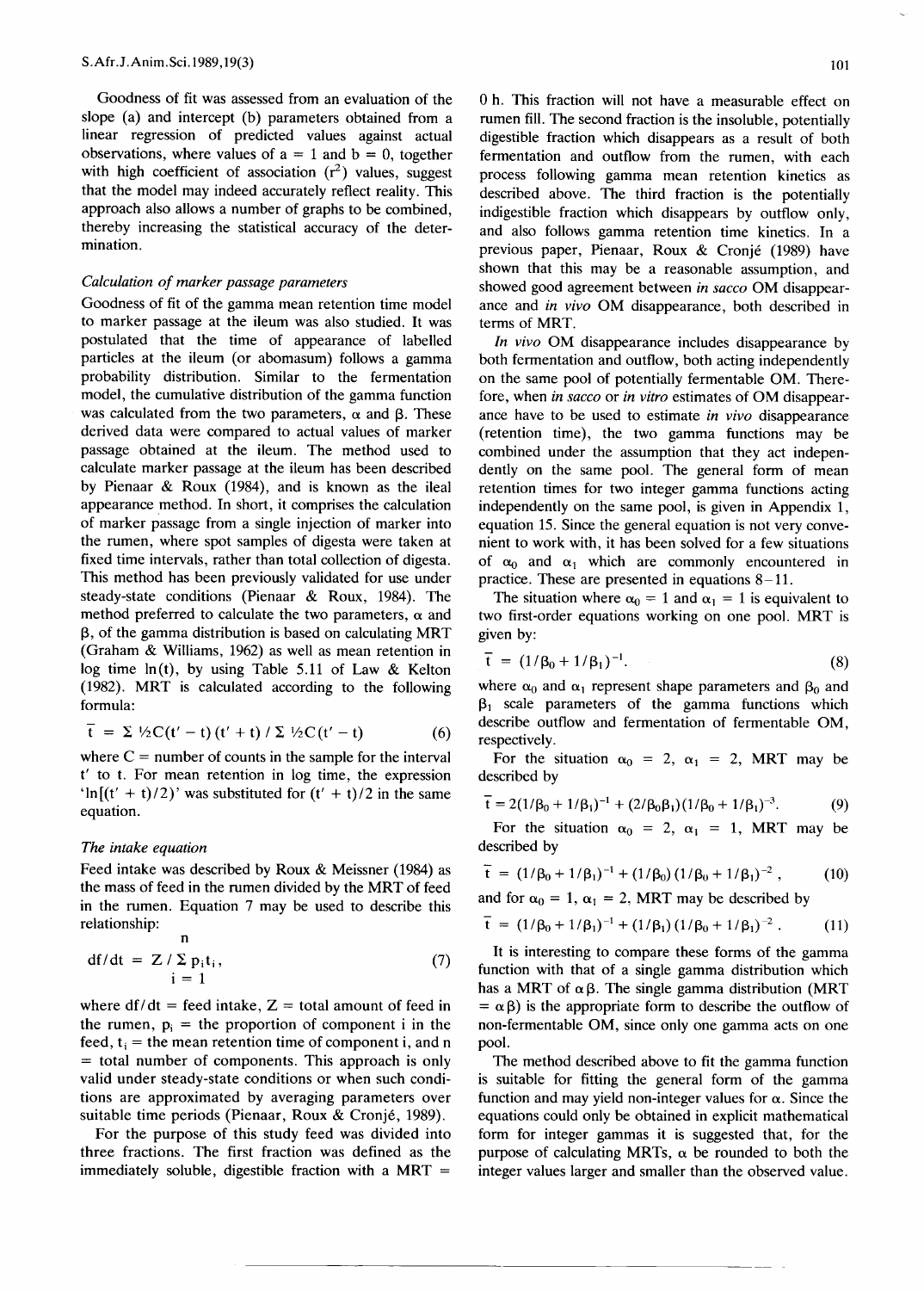The relevant  $\beta$  values may then be calculated from the mean values as  $\beta = \overline{t}/\alpha$ , where  $\alpha$  is expressed in integer form. MRT values may then be calculated for both sets of integer values of  $\alpha$ . An estimate of MRT may then be obtained by interpolation. It is suggested that, until such time as improved estimates are obtained, those found by Pienaar *et ai.* (1980) should be used for the outflow of fermentable OM on chopped roughage diets. The MRT value of 81,7 h obtained, was assumed to be a first-order estimate, thus being associated with a value of  $\alpha_0 = 1$ .

The application of these processes to obtain voluntary feed intake or protein degradability is given in Appendix 2.

## **Results**

#### Fermentation

The goodness of fit of the different models to *in sacco* fermentation is shown in Figures 1 to 4 and is summarized in Table 1. The simple first-order model (Model 1) shows values for fermentable OM in the bag up to 48 h. The observed mass of fermentable OM plotted against the mass predicted by the first-order equation is presented in Figure 1.

Figure 1 shows the comparison based on 80 data points. The mean of the observed values (Table 1) was 1004 mg, compared to the mean of the predicted values of 897 mg.



Figure 1 Goodness of fit of the first-order model to OM disappearance *in sacco* is shown by comparing the observed mass of fermentable OM *in sacco* with the mass of fermentable OM *in sacco* predicted by the model.

Although the intercept of  $-40.37 \pm 46.86$  did not differ significantly from 0, the slope of the regression  $(1,163)$  $\pm$  0,040) differed significantly from 1 (P  $\leq$  0,01). This suggests that first-order kinetics may not describe *in sacco* fermentation adequately.

The model described by McDonald (1981) – Model 2, was used to obtain observed versus predicted values for percentage degradation *in sacco.* These results are presented in Figure 2. This model correlated well with observed values, in that the intercept of  $-0.672 \pm 0.694$  was nonsignificant, the slope of  $1,010 \pm 0,013$  did not differ significantly from 1, and the coefficient of association ( $r^2$ was found to be 0,987. The mean of the predicted percentage degradation was 49,3%, compared to the mean of the observed degradation of 49,2%. It seems that the onset of fermentation, shown at the lower percentage degradability in Figure 2, is associated with a larger variation around the straight line. However, the fit remains good, resulting in an accurate and unbiased mean prediction.

The model of Mahlooji *et al.* (1984) - Model  $3 - was$ also used to predict the mass of fermentable OM in the bag. Once again, calculated values were compared to the observed mass of fermentable OM in the bag. The results are presented in Figure 3, which also shows an accurate (close) and unbiased fit to a straight line, with a nonsignificant intercept of 3,48  $\pm$  16,31 and a slope of 0,943  $\pm$ 0,012 (not significantly different from 1). The coefficient of association ( $r^2$ ) of the regression was found to be 0,989



Figure 2 Goodness of fit of the model by McDonald to OM disappearance *in sacco* is shown by comparing the observed mass of fermentable OM *in sacco* with the mass of fermentable OM *in sacco* predicted by the model.

Table 1 Accuracy of fit of four models to in sacco fermentation and marker rate of passage

| Model   | Intercept        |                          | Slope             |                        | Goodness of fit   |                  |                                       |
|---------|------------------|--------------------------|-------------------|------------------------|-------------------|------------------|---------------------------------------|
|         | Mean $(\pm SE)$  | Significance<br>from $0$ | Mean $(\pm SE)$   | Significance<br>from 1 | Predicted<br>mean | Observed<br>mean | Coefficient of<br>association $(r^2)$ |
| Model 1 | $-40,4 \pm 46.9$ | NS <sup>a</sup>          | $1.164 \pm 0.040$ | $P \le 0.0001$         | 897,6             | 1004.1           | 0,917                                 |
| Model 2 | $-0.67 \pm 0.69$ | <b>NS</b>                | $1,01 \pm 0,013$  | <b>NS</b>              | 49.3              | 49,2             | 0,987                                 |
| Model 3 | $3.48 \pm 16.31$ | <b>NS</b>                | $0.943 \pm 0.012$ | <b>NS</b>              | 1034              | 1043             | 0,989                                 |
| Model 4 | $21.3 \pm 24.5$  | <b>NS</b>                | $0.987 \pm 0.014$ | <b>NS</b>              | 1087              | 1043             | 0,978                                 |
| Marker  |                  |                          |                   |                        |                   |                  |                                       |
| passage | $-4.3 \pm 6.6$   | <b>NS</b>                | $0.998 \pm 0.22$  | <b>NS</b>              | 195.7             | 191,2            | 0,910                                 |

<sup>a</sup> Not significant.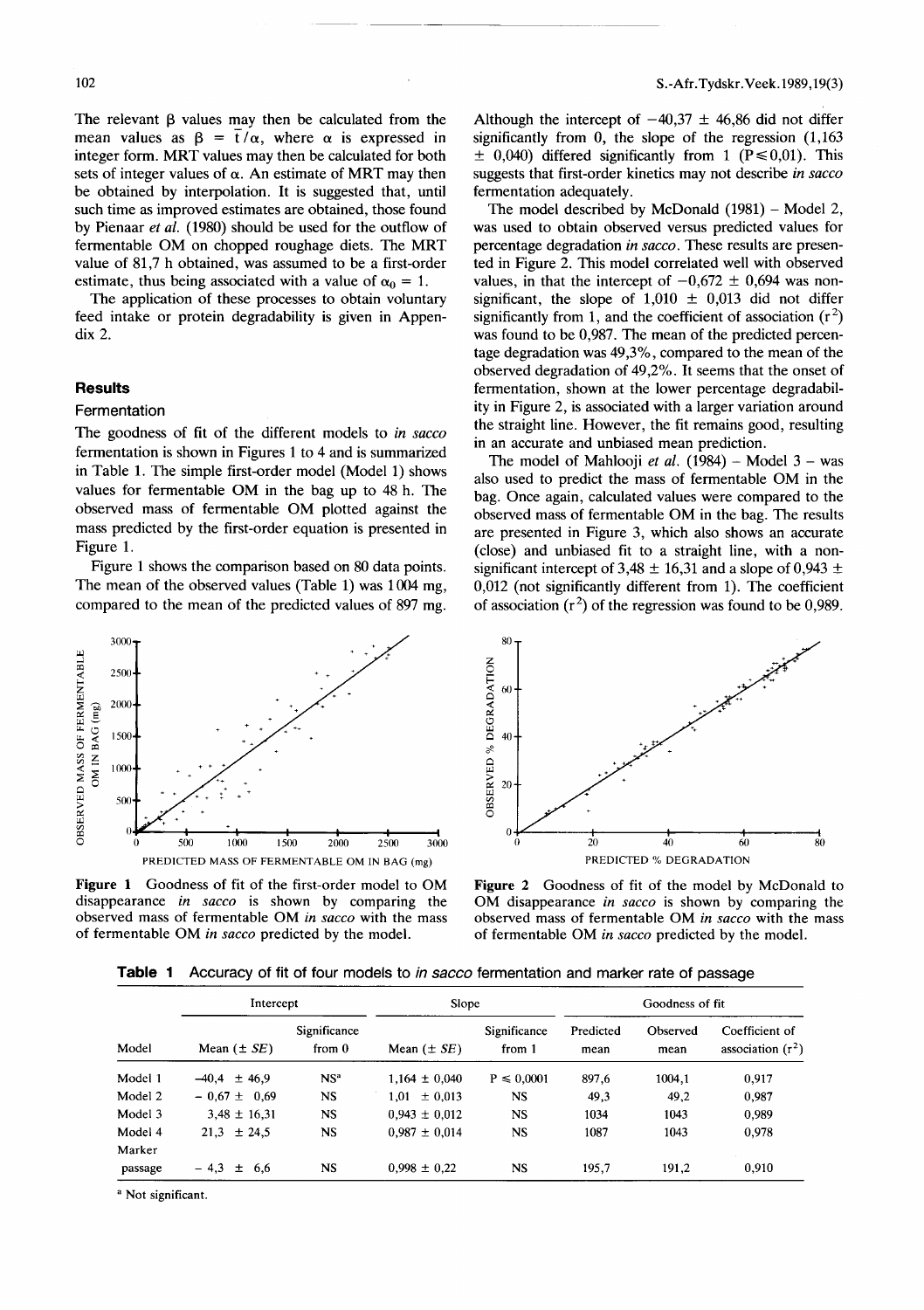

**Figure** 3 Goodness of fit of the model by Mahlooji *et al.* (1984) to OM disappearance *in sacco* is shown by comparing the observed mass of fermentable OM *in sacco* with the mass of fermentable OM *in sacco* predicted by the model.

The mean of the predicted values (1034 mg) was found to be very close to that of the observed values (1043 mg).

The goodness of fit of the gamma retention time model (Model 4) to fermentation *in sacco* is shown in Figure 4, which is a summary of 12 individual curves, giving a total of 75 data points. The linear regression resulted in an intercept of  $-21,3 \pm 24,5$  (non-significantly different from 0) and a slope of  $0,980 \pm 0,017$  (non-significantly different from 1). Besides comparing all of the predicted values to all observed values, the slopes and intercepts were calculated for individual sheep and the means of slopes and intercepts obtained. These mean values showed the same pattern that was obtained with a common line, and a non-significant mean intercept of  $31,15 \pm 16,42$  and a mean slope of  $0.987 \pm 0.014$  were found. Tests based on fitting a line common to all the data depend on assumptions that differ from those obtained on the average parameters from individual lines for their validity. Hence their agreement is reassuring.



**Figure 4** Goodness of fit of the gamma distribution to OM disappearance *in sacco* is shown by comparing the observed mass of fermentable OM *in sacco* with the mass of fermentable OM *in sacco* predicted by the model.

All values may therefore be plotted together, resulting in a regression with a coefficient of association  $(r^2)$  of 0,987 and a mean of the observed values of 1043 mg, as compared to the mean of 1087 mg for the predicted values. From this, it appears that the gamma mean retention time method may also give an unbiased and accurate fit of *in sacco* fermentation. It should be borne in mind that this method fits only two parameters to the data set, whereas some of the previous techniques fitted four parameters.

## Marker passage

Figure 5 shows observed counts in ileal digesta versus counts calculated from the cumulative distribution of the gamma function. Linear regression of the calculated results of nine sheep on two diets against observed values resulted in a non-significant intercept of  $-4.2 \pm 6.6$ (Table 1) and a slope of  $0,998 \pm 0,022$  (non-significantly different to 1). The total regression contains 215 data points and the mean of the predicted counts is 195,7, whereas that of the observed counts is 191,2. The values obtained when data from individual sheep were used resulted in non-significant intercepts and slopes not different to 1, except for one sheep with a very irregular flow pattern which the gamma distribution could not accommodate. Nevertheless, when the values for that sheep were also included in the regression, a coefficient of association  $(r^2)$  of 0,91 was obtained. When the values of the sheep with the irregular flow pattern were excluded, the slope and intercept were not significantly altered, while the coefficient of association  $(r^2)$  improved.



**Figure** 5 Goodness of fit of the gamma distribution to marker passage in ileal digesta is shown by comparing the observed counts in ileal digesta to the counts predicted by the model.

Instead of merely comparing all the predicted counts to all observed counts, the slopes and intercepts were also calculated for individual sheep and the means of slopes and intercepts were obtained. The mean slope  $(1,042 \pm 1)$ 0,040) and intercept  $(-8,59 \pm 7,46)$  obtained in this manner, were not significantly different from 1 and 0 respectively. Tests based on fitting a common line or on obtaining mean parameters from individual lines, depend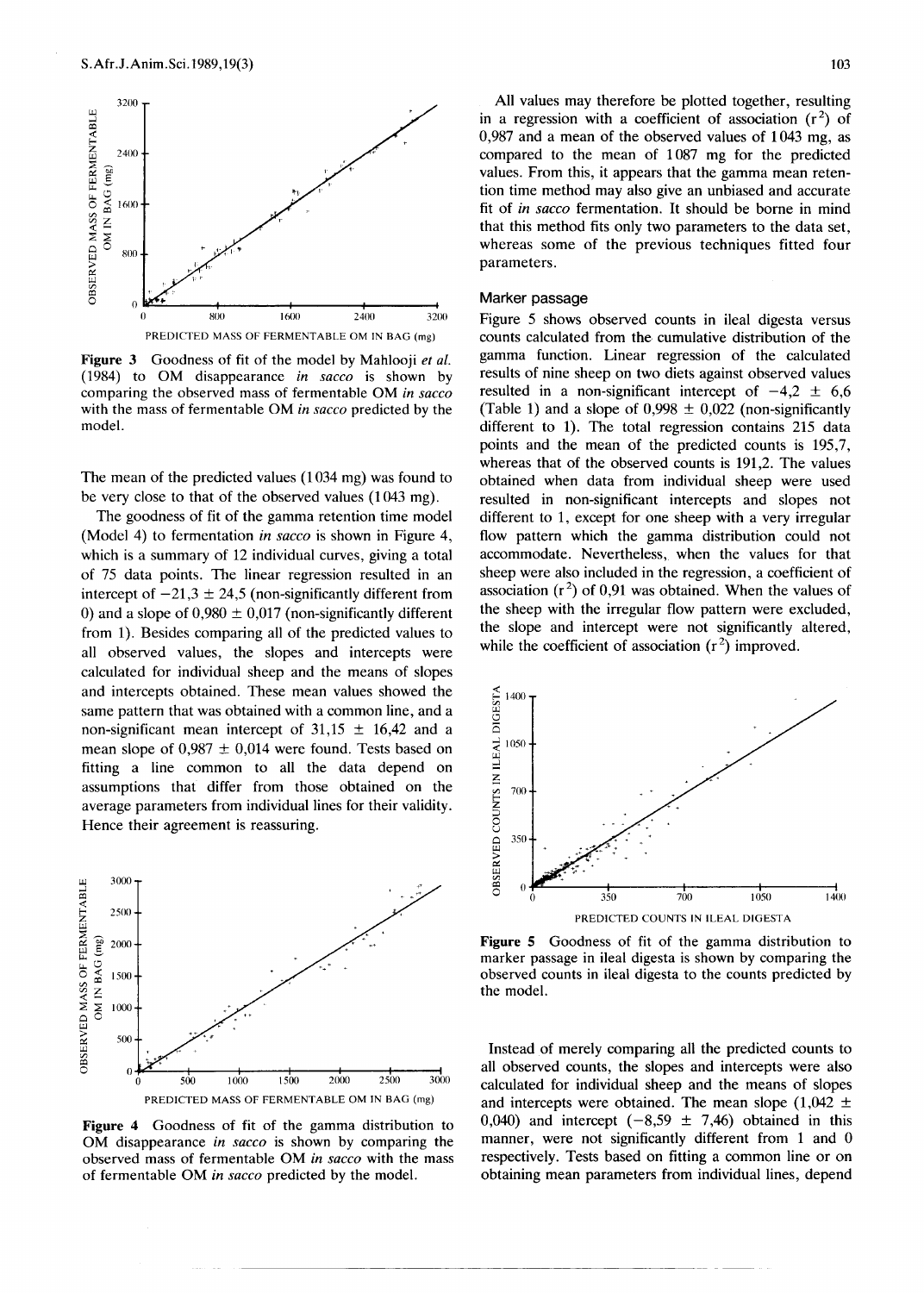on different assumptions for their validity, thereby supporting the argument that their agreement is significant.

#### **Discussion**

The closeness of fit of the gamma function with both fermentation and outflow (Figures  $4 \& 5$ ) shows that this function has enough flexibility to describe both outflow and fermentation kinetics with sufficient accuracy. The slight bias observed in the 10 points above 2500 mg (Figure 4), indicates the possible existence of a lag (dead) phase in addition to the delay phase associated with the gamma distribution. Including such a lag phase will seriously complicate matters in the case of the gamma distribution. A lag time plus two additional parameters will have to be estimated by iterative least squares methods as was done by Mahlooji *et al.* (1984). The effect of the lag phase does not appear to be serious enough to cause concern at present. This conclusion is made from the slopes and intercepts shown in Figure 4 and Table 1.

Since MRT is calculated directly, the existence of a lag phase will have no effect on the accuracy of estimation of MRT. From the method used to estimate  $\alpha$  and  $\beta$  (Law & Kelton, 1982), it may be concluded that an ignored lag phase may be the cause of bias in the separation of MRT into the shape and scale parameters and consequently on the calculations in which they are used individually. However, the model fits the data with at least the same accuracy as the generally accepted model of McDonald (1981) and also with an accuracy that is comparable to that of the model of Mahlooji *et al.* (1984). This indicates that the bias in the separation between  $\alpha$  and  $\beta$  is probably very small and in any case will have a very small effect on the calculation of a combined MRT (the calculation in which they are used individually). It may be emphasized that this accuracy of the retention time model is obtained from the fit of only two parameters. This is in contrast to the four parameters used by other models. The gamma function in the integer form (Erlanger gamma) has some very convenient mathematical properties which allow it to be combined in a single equation which describes intake. The first-order model has the same mathematical properties and was used as such by Pienaar *et al. (1980).* However, the present results as well as other work (see Introduction), have shown that it lacks flexibility to describe outflow and fermentation accurately.

All the other more complex and also more flexible functions such as the ones mentioned above as well as the 'Weibull' (Law & Kelton, 1982) can, however, not be combined to give intake in an explicit mathematical form. The answers will have to be obtained by numerical integration unless it can be specified that the values for  $t_0$ are similar for both the outflow and fermentation of fermentable OM. This is also true for the models of Mahlooji *et al.* (1984) and McDonald (1981).

The methods used in this paper can also be adapted to accommodate the Weibull distribution; maximum likelihood estimators are available from Law & Kelton (1982). However, the combination of outflow- and fermentation

retention times described in Appendix 1, will have to be done by numerical integration. Values similar to those obtained with the gamma retention time distribution are expected, since only two parameters are fitted. The greater effort involved when fitting and using the more complex Weibull function is therefore, unlikely to be justified by a possible better fit.

When iterative least squares techniques are used to fit a model with, for instance more than two parameters, as was done by McDonald (1981), each parameter is fitted in such a way that the best fit of the model is obtained. If realistic estimates in functional terms are obtained for all parameters, it shows that the model used is appropriate. When some of the estimates are biased it shows that in order to achieve a good fit, some of the estimates of parameters had to compensate for others which do not describe all aspects of the model well.

An interesting aspect was observed when parameters of the model of McDonald (1981) was fitted with an iterative least squares method. It showed that the value for b', which estimates the insoluble fermentable fraction, tended to overestimate the *in vitro* estimates for both lucerne (56,1 vs. 38,5 *in vitro)* and maize-cob leaves (79,4 vs. 59,2 *in vitro).* It might be argued that the 72 h *in vitro* method gives an underestimate of potential digestibility. However, the magnitude of these differences has convinced us that the model, although it is flexible enough to describe the fermentation curve accurately, does not always yield accurate estimates of the functional parameters. This happens since the model can not accommodate a phase of increasing activity and has to apply the available parameters to describe the whole fermentation curve. Therefore the parameters loose some of their functional significance. The results of Dhanoa (1988) agree very well with this conclusion.

The first-order model has a very simple solution for combining different independent processes working on the same pool. It is, however, not suitable for describing flow and fermentation kinetics in the rumen, since it gives a biased fit to *in sacco* OM disappearance as well as marker passage at the ileum. More complex models have sufficient flexibility to describe both outflow and fermentation accurately but some have no explicit solution for combining the independent disappearance by both outflow and fermentation from the same pool of fermentable OM. The gamma function has sufficient flexibility to describe both outflow and fermentation accurately. The integer form of the gamma function also has an explicit solution for combining different independent processes working on the same pool.

A correction for the immediately soluble fraction has to be made when the mean retention time of fermentable OM is calculated. When MRT is calculated for both fermentable and non-fermentable OM and rumen fill in terms of OM is known, OM intake may be calculated.

#### **Acknowledgements**

The authors are grateful to Mr G.P. Kühn for fitting some of the iterative least squares models. We also thank Profs. W.C. Ellis and J.H. Matis for their friendly co-operation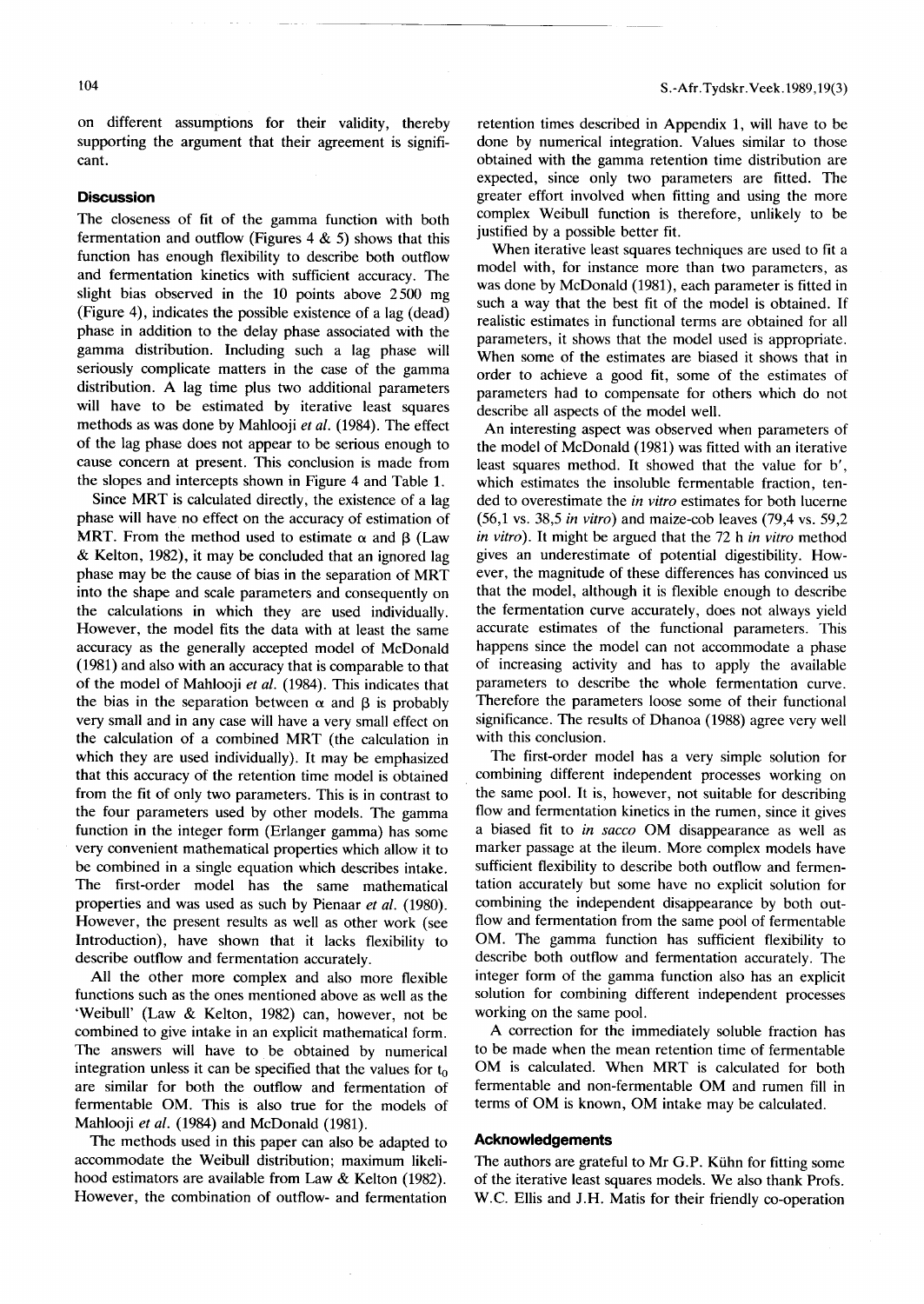and for supplying their latest publications on retention time modelling. Dr E.H. Kemm and Mr P.H. Henning are thanked for valuable assistance rendered in the preparation of the manuscript.

## *Soli Deo Gloria*

## **References**

- CRONJE, P.B., 1983. Protein degradability of several South African feedstuffs by artificial fibre bag technique. S. *Afr. J. Anim. Sci.* 13, 225.
- DHANOA, M.S., 1988. Research note on the analysis of dacron bag data for low degradability feeds. *Grass Forage Sci.* 43, 441.
- GILL, S.S., CONRAD, H.R. & HIBBS, J.W., 1969. Relative rate of *in vitro* cellulose disappearance as a possible estimator of digestible dry-matter intake. *J. Dairy Sci.* 52, 1687.
- GRAHAM, N.Mc.C. & WILLIAMS, A.J., 1962. The effects of pregnancy on the passage of food through the digestive tract of sheep. *Aust. J. agric. Res.* 13, 894.
- HOVEL, F.D., NG'AMBI, J.W., BARBER, W.P. & KYLE, D.J., 1986. The voluntary intake of hay by sheep in relation to its degradability in the rumen as measured in nylon bags. *Anim. Prod.* 42, 111.
- LAW, A.M. & KELTON, W.D., 1982. Simulation modelling and analysis. McGraw-Hill, New York.
- MAHLOOJI, M., ELLIS, W.C., MATIS, J.H. & POND, K.R., 1984. Rumen microbial digestion of fiber as a stochastic process. *Can. J. Anim. Sci.* 64, 114.
- MATIS, J.H., 1984. A generalized approach to compartmental modelling based on retention time distributions. In: Modelling ruminant digestion and metabolism. Eds. Baldwin, R.L. & Bywater, A.C. Proc. 2nd Internat. Workshop, University of California, Davis.
- McDONALD, I., 1981. A revised model for the estimation of protein degradability in the rumen. *J. Agric. Sci. Camb.* 96,251.
- MEHREZ, A.Z. & ØRSKOV, E.R., 1977. A study of the artificial fibre bag technique for determining the digestibility of feeds in the rumen. *J. Agric. Sci. Camb.* 88,645.
- MERTENS, D.R. & LOFfEN, J.R., 1980. The effect of starch on forage fibre digestion kinetics *in vitro. J. Dairy Sci.* 63, 1437.
- NRC, 1975. Nutrient requirements of domestic animals. No 5. Nutrient requirements of sheep. National Academy of Sciences, Washington, DC.
- 0RSKOV, E.R. & McDONALD, I., 1979. The estimation of protein degradability in the rumen from incubation measurements weighted according to the rate of passage. *J. Agric. Sci. Camb.* 92,499.
- PIENAAR, J.P., ROUX, C.Z., MORGAN, P.J.K., GRATTAROLA, L., 1980. Predicting voluntary intake on medium quality roughages. S. *Afr. J. Anim. Sci.* to, 215.
- PIENAAR, J.P. & ROUX, C.Z., 1984. Inferred mixing compartments in the sheep's digestive tract. *Can. J. Anim. Sci.* 64,74.
- PIENAAR, J.P., ROUX, C.Z. & CRONJÉ, P.B., 1989. Comparison of *in vivo* and *in sacco* methods to estimate mean retention time of fermentable organic matter in the rumen. S. *Afr. J. Anim. Sci.* 19, 71.
- POND, K.R., MATIS, J.H. & ELLIS, W.c., 1982. Digesta flow through the ruminant's digestive tract. *Fed. Proc.* 41, 3, Abstr. no 432.
- ROUX, C.Z. & MEISSNER, H.H., 1984. Growth and feed intake patterns. I. The derived theory. In: Herbivore nutrition in the tropics and sub-tropics. Eds. Gilchrist, F.M.C. & Mackie, R.I. The Science Press. pp.  $672 - 690$ .
- ROUX, C.Z. & PIENAAR, J.P., 1984. Using the gamma function to model both passage rate and fermentation rate for intake prediction. In: Techniques in particle size analysis of feed and digesta in ruminants. p. 176. Ed. Kennedy, P.M. Proc. Workshop, Banff Centre, Banff, Canada.

## **Appendix 1**

Let

Derivation of a general equation describing mean retention time for a single pool on which two gamma processes act simultaneously

For the general approach to retention time modelling, Matis (1984) can be consulted.

Let  $f_0(t)$  and  $f_1(t)$  be two density functions of retention times acting independently on the same pool. It can then be shown that the combined density function is given by

 $g(t) = f_0(t) + f_1(t) - F_0(t)f_1(t) - f_0(t)F_1(t)$  (12) where  $F_0(t)$  and  $F_1(t)$  are distribution functions associated with the densities  $f_0(t)$  and  $f_1(t)$ .

fo(t) and

f1(t) = [f(al) ~f'] -1 totI-1 e -t1~J , ........•••.........................................•.............................•.•.••...... (14)

then, for integer gammas, the mean retention time

otl-1 E(t) = [(no - 1)!~go]-1 !, x = <sup>0</sup> l/x!(I/~I)X(x+no)!(I/~o + 1/~1) -(x+oto+l)+ *[(al* -I)! *~~lrl* !'~-:']o l/y!(I/~o)Y(y+al)!(I/~o + 1/~I)-(y+1+otl) (15) where it is assumed that O! = 1.